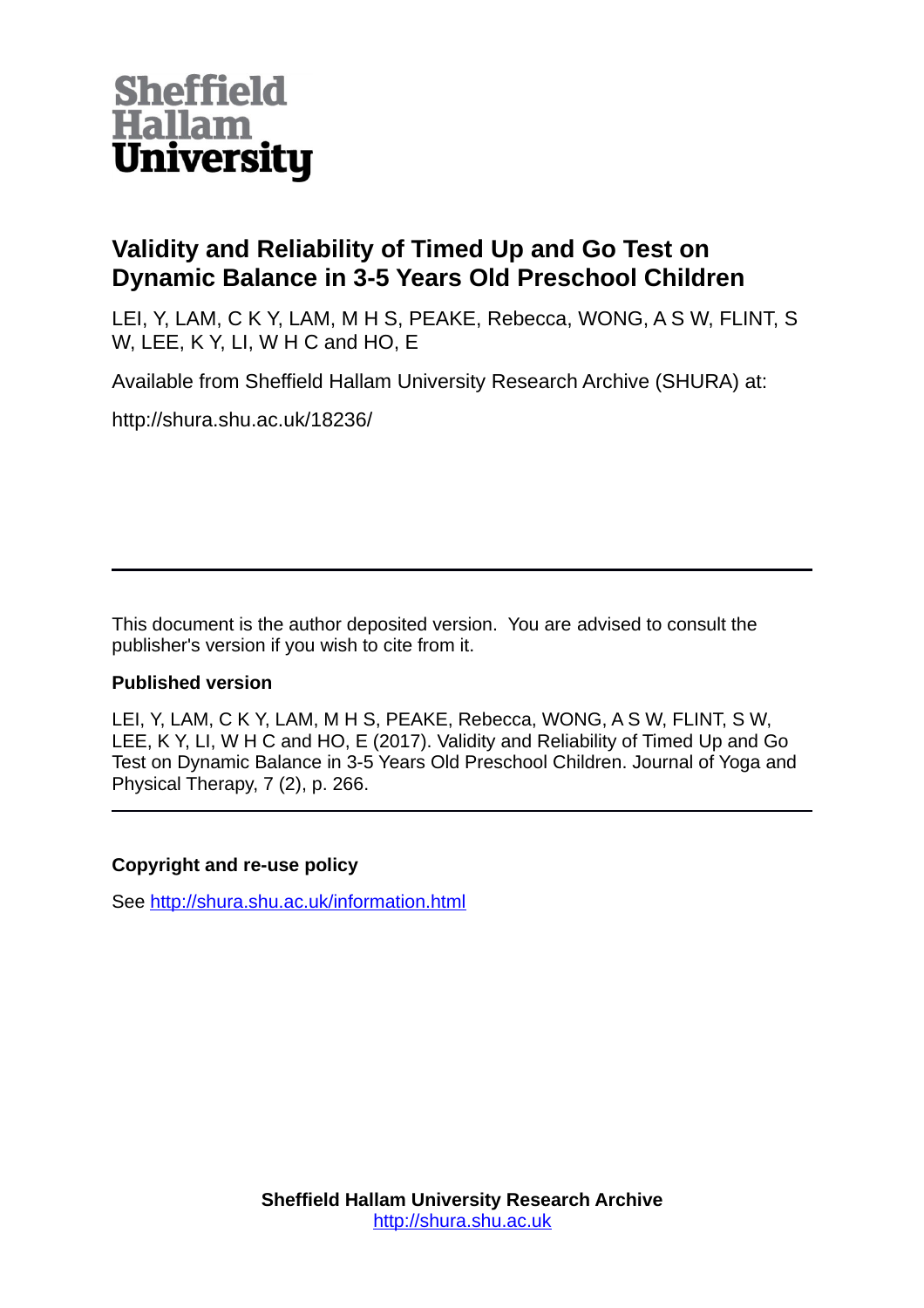

Research Article Open Access Research Article OMICS International

# Validity and Reliability of Timed Up and Go Test on Dynamic Balance in 3-5 Years Old Preschool Children

Lei Y'\*, Lam CKY<sup>2</sup>, Lam MHS<sup>2</sup>, Peake R<sup>2</sup>, Wong ASW<sup>3</sup>, Flint SW<del>'</del>, Lee KY<sup>s</sup>, Li WHC<sup>s</sup> and Ho E<sup>e</sup>

 *School of Physical Education, University of Jinan, Shandong, China Academy of Sport and Physical Activity, Sheffield Hallam University, UK Research Support Unit, Vocational Training Council, Hong Kong Leeds Beckett University, West Yorkshire, UK*

*<sup>5</sup>Vocational Training Council, Hong Kong*

*6 School of Nursing, the University of Hong Kong, Hong Kong*

# **Abstract**

**Objective:** The purpose of this study was to investigate the validity and reliability of the Timed Up and Go Test (TUG) among normal 3-5 years old preschool children in Hong Kong.

**Methods:** Cross-sectional design was applied to this study. Sixty (30 female, 30 male) preschool children aged from 3 to 5 years old (mean age=4.22 ± 0.85) from local normal preschool was recruited using convenient sampling to perform three dynamic balance tests: Timed Up and Go Test (TUG), Star Excursion Balance Test (SEBT) and the Pediatric Balance Scale Test (PBS). A simple self-administrative questionnaire survey was also conducted with their parents.

**Results:** Positive correlation (r=0.74, p<0.05) was found between TUG results obtained at two time points when assessing the test-retest reliability. Moderated negative correlations were found between TUG and SEBT or PBS, which indicated children with longer reaching distance or higher PBS score tend to use shorter time to complete TUG.

**Conclusion:** TUG was a valid and reliable tool for assessing dynamic balance of preschool children aged between 3 and 5 years old. This can also be used for screening or early detection of developmental coordination disorder (DCD) for children aged 6 years old or younger.

**Keywords:** Timed up and go; Star excursion balance test; Pediatric balance test; Cerebral palsy; Community-dwelling people

## **Introduction**

The health benefits of physical activity are extensively examined [1-10] and it is important to promote sport and physical activity [11- 16]. Meanwhile, fundamental movement skills are indispensable part in physical activity. Therefore, movement control is considered as important aspect in early-childhood development [17]. In children's physical perspective, movement development was the most important aspect. If children in their early-childhood failed to develop and refine the fundamental movement skill, they would be confused during adolescent and adulthood and felt difficult to achieve higher performance skills in future. Therefore, children should use an earlychildhood, roughly 3-8 years old, to learn and master the fundamental movement abilities. After that, specialized movement skill phrase started from 7 years old and the efficient performance based on the proper learning in fundamental movement skills on early child period [18]. Among different movement skills, balance of stability is most the important element on the child as it consists of static and dynamic balance. Since the development of dynamic balance are limited improving from 3 to 7 years old while basic static balance was developed before 3 years old [19], child should develop the basic balance as early as they can [18]. Developmental Coordination Disorder (DCD) usually occurred and identified in 6 to 12 years old school-aged children if they were imbalanced. Dynamic balance assessment tools in children are essential for earlier checking and assessing falling risk and determining the potential reasons of balance disorders [20]. Parents provide erect treatment as soon as by professional when children have unbalanced skill, problem in incoordination or some cerebellum problems in earlier year. Various movement performance assessment tools including SEBT

Volume 7 • Issue 2 • 1000266 J Yoga Phys Ther, an open access journal ISSN: 2157-7595

and Körperkoordinations Test für Kinder (KTK) had been developed for specific target groups in early childhood population. However, this tools either too complex, involved too many equipment or require more skill. All these are difficult for 6 years old or younger to handle. Although TUG has been applied in dynamic balance studies in children with cerebral palsy and traumatic brain injury, study on TUG with normal preschool children in Hong Kong has not been reported. The purposes of this study were to investigate the validity and reliability of TUG in 3-5 years old normal preschool children.

## **Methods**

#### **Participant**

A total of sixty preschool children were randomly selected from a traditional preschool in Hong Kong to participate in this crosssectional study. The inclusion criteria included: 1) well-being; 2) normal person; 3) able to communicate in Chinese and 4) able to follow the instructions of all tests. Children with physical and mental disability were excluded from this study. Ethics approval was obtained from the Faculty Research Ethic Committee (FREC) of the Sheffield

**\*Corresponding author:** Lei Y, School of Physical Education, University of Jinan, Shandong, China, Tel: +86 531 8276 5454; E-mail: Spe\_yangl@ujn.edu.cn

**Received** April 26, 2017; **Accepted** June 15, 2017; **Published** June 22, 2017

**Citation:** Lei Y, Lam CKY, Lam MHS, Peake R, Wong ASW, et al. (2017) Validity and Reliability of Timed Up and Go Test on Dynamic Balance in 3-5 Years Old Preschool Children. J Yoga Phys Ther 7: 266. doi: 10.4172/2157-7595.1000266

**Copyright:** © 2017 Lei Y, et al. This is an open-access article distributed under the terms of the Creative Commons Attribution License, which permits unrestricted use, distribution, and reproduction in any medium, provided the original author and source are credited.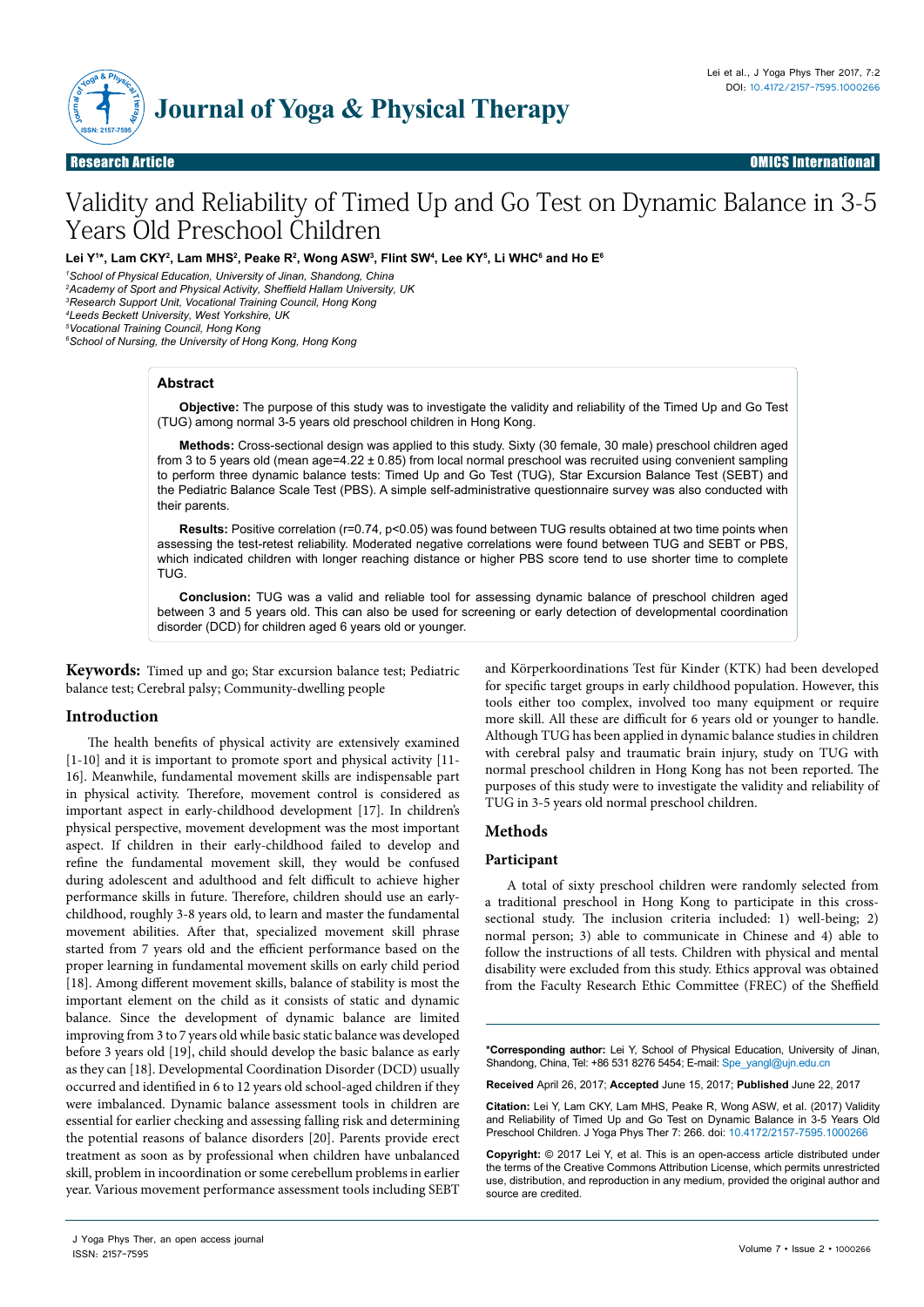**Citation:** Lei Y, Lam CKY, Lam MHS, Peake R, Wong ASW, et al. (2017) Validity and Reliability of Timed Up and Go Test on Dynamic Balance in 3-5 Years Old Preschool Children. J Yoga Phys Ther 7: 266. doi: 10.4172/2157-7595.1000266

Hallam University prior conducting this study. Information sheets were given to each participant's parents in order to ensure they understand the procedures of this study. Consent forms were obtained from each participant's parent prior data collection. All participants had the right to withdrawn from the study at any time without penalty [21,22].

### **Timed up and go test (TUG)**

The timed up and go test (TUG) was first developed by Podsiadlo and Richardson in 1991 [23] and it was used to evaluate dynamic balance in elderly. In 2014, Nicolini-Panisson and Donadio [24] found that TUG was also a good assessment tool for functional mobility in the pediatric population. TUG contains a series of movements including sitting, standing, walking and postural control. Participant was first sat on a chair, after they heard the order "RUN'', they required to rise up from a sitting position, walked for 3 m ( $\approx$ 9.8 ft) in straight line as fast as they can and turned back to the initial sitting position on same chair. TUG concerns the time it takes for the participant to complete the above task.

### **Pediatric balance scale (PBS)**

Pediatric Balance Scale (PBS) was developed by Franjoine et al. in 2003 [25]. The purpose of PBS is to examine functional balance in the context of daily life's activities in the pediatric population. It contains 14 functional measured items, which are Sitting to standing, Standing unsupported, Standing to sitting, Sitting unsupported, Transfer, Standing with eyes closed, Standing with feet together, Standing with one foot in front, Standing on one foot, Turning 360°, Turning to look behind, Retrieving object from floor, Placing alternate foot on stool and Reaching forward with outstretched arm. The score level of each item will be recorded on a five-point likert scale (from 0 to 4), depending on the quality of performance. Total score ranged from 0 to 56. Higher the score indicates better functional balance ability.

#### **Star excursion balance test (SEBT)**

Star Excursion Balance Test (SEBT) is simple test to assess a person's dynamic balance. To conduct SEBT, a "star", which formed by 4 lines and their centers are intercepted, is placed on the floor. The angle between each line is 45 degrees and the eight directions are named "Anterior", "Anterolateral", "Lateral", "Posterolateral", "Posterior", "Posteromedial", "Medial" and "Anteromedial". Participant stands a single-leg stance in one leg while other leg tried to reach as far as they can, the leg slightly touched on the scale for measuring the distance, then return to the starting position after each reaching trial.

#### **Procedures**

All participants' parents had signed the consent form and completed a short questionnaire, which focused on participants' demographical information and behaviors including age, gender, living district, sports interest and frequency of play sports, prior the study. Instruction and procedures of TUG, PBS and SEBT were described and demonstrated by well-trained researchers from the Vocational Training Council. In the TUG, participants were asked to perform to stand up from a seated position, walk forward for 3 m as quickly as possible, turn around, walk back to the chair and sat down. The time to complete the TUG was recorded using stopwatch. In the PBS, participants were asked to perform 14 daily activities and their performances were rated by the researchers. Modified version of SEBT was used for this study as the concentration of participants were lower than adult and the instruction of SEBT was difficult for them to understand. Therefore, the participants only required to perform the SEBT in three directions (anteromedial,

medial and posteromedial). The length of each participant's legs was also measured and the relative distance in each direction for the scoring system was calculated. Participants allowed conducting trial run before the actual test took place for all test. The sequence of test order was randomized. The duration for each participant to complete the test was approximately 30 min.

#### **Data analysis**

All the collected data was computed and analyzed using the IBM Statistical Package for the Social Sciences (SPSS) Statistics, version 20.0. Demographical information on participant was described using basic descriptive statistics, frequency and percentage for categorical data, and mean and standard deviation for numerical data. The relationships among TUG, PBS and SEBT were assessed using Pearson correlation coefficient. In order to determine the test-retest reliability, intraclass correlation coefficients were calculated. Significance of the correlation was also considered. P-value of <0.05 was considered as statistically significant. Descriptive statistics including mean and standard errors [26] of outcomes were reported.

#### **Results**

#### **Sport activities**

The mean age of sixty participants was 4.2 years old with standard deviation of 0.8. Running (n=48, 80%) was the most popular sport activity, followed by cycling (n=36, 60%) and various kind of ball games (n=31, 52%). Most participants interested in more than one sport activity (excluding the Physical Education lesson in school). However, four participants (66.7%) did not have any interested in sport. Twentytwo, eighteen and twenty participants' weekly frequency of conducting these sport activities were "5 days or more", "3-4 days" and "1-2 day(s)", respectively.

#### **Validity**

TUG was significantly correlated with PBS and SEBT. Significant negative correlations were found between PBS and TUG. The correlation coefficient of PBS with first and second trials of TUG were  $-0.721$  (p<0.01) to  $-0.511$  (p<0.01). Negative correlations were also found between SEBT scores in six directions and time to complete the TUG test. The correlation coefficient ranged from -0.336 to -0.626. The highest correlation coefficient was found between left leg anterolateral of SEBT and first trial of TUG test. However, in the second trial of TUG test, highest correlation coefficient was found in the right leg anteromedial. The correlation between TUG and SEBT is summarized in Table 1.

#### **Reliability**

For reliability testing, test-retest reliability was conducted. The mean (SD) time of first and second TUG trial was 5.19 (1.11) and 4.70 (0.90) s, respectively. The correlation between these two sets of time

|            | Left leg     |           |                      | <b>Right leg</b> |           |               |
|------------|--------------|-----------|----------------------|------------------|-----------|---------------|
| <b>TUG</b> | Anteromedial | Medial    | <b>Posteromedial</b> | Anteromedial     | Medial    | Posteromedial |
|            | r (sig)      | r (sig)   | r (sig)              | r (sig)          | r (sig)   | r (sig)       |
| 1st        | $-0.626*$    | $-0.537*$ | $-0.606*$            | $-0.594*$        | $-0.545*$ | $-0.592*$     |
|            | (0.000)      | (0.000)   | (0.000)              | (0.000)          | (0.000)   | (0.000)       |
| 2nd        | $-0.481*$    | $-0.414*$ | $-0.486*$            | $-0.523*$        | $-0.336*$ | $-0.469*$     |
|            | (0.000)      | (0.001)   | (0.000)              | (0.000)          | (0.009)   | (0.000)       |

\*correlation is significant at the 0.01 level (2-tailed)

**Table 1:** Correlation between timed up and go test (TUG) and star excursion balance test (SEBT).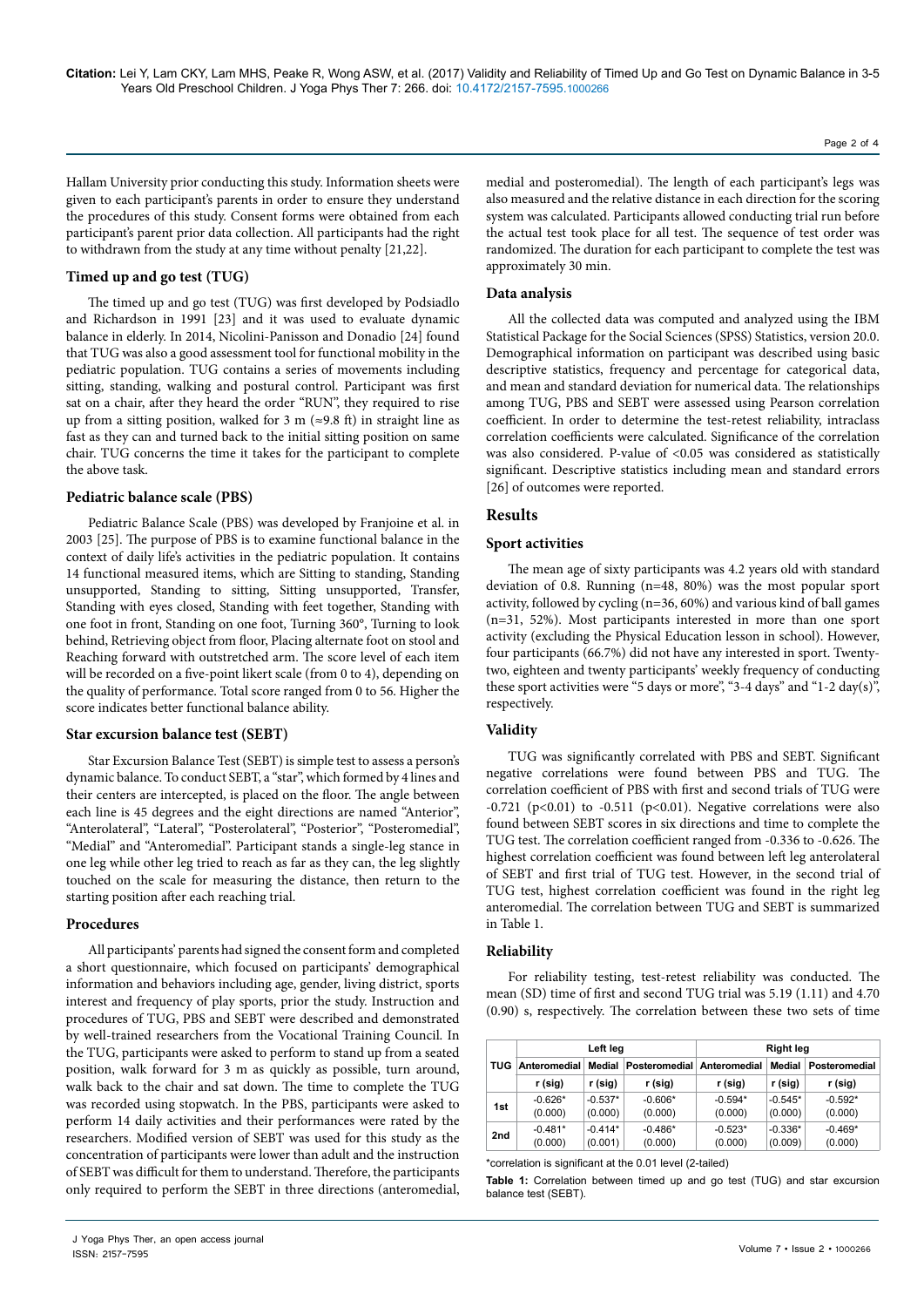**Citation:** Lei Y, Lam CKY, Lam MHS, Peake R, Wong ASW, et al. (2017) Validity and Reliability of Timed Up and Go Test on Dynamic Balance in 3-5 Years Old Preschool Children. J Yoga Phys Ther 7: 266. doi: 10.4172/2157-7595.1000266

Page 3 of 4

was significant ( $p<0.05$ ) with r=0.740. This suggests that the correlation between them was moderated and satisfactory.

# **Discussion**

This was a first study to demonstrate TUG can be used as a dynamic balance assessment tool among 3 to 5 years old normal children. Past studies showed that TUG was a reliable tool in assessing dynamic balance with children with cerebral palsy (r=0.99, 95% CI=0.98-0.99) and community-dwelling elderly (r=0.99) [22]. The result of TUG reliability in 3 to 5 years old preschool children are comparable in the current study of other population [27,28]. Result in this study agreed with some of the previous study [29,30] which targeted population was children with cerebral palsy and elderly. This study found that the time recorded from TUG tests in two trials were similar on 3 to 5 years old children, but the performance of turning position with 3 meters distance were different. Through observation during TUG testing, some children turned in "big circle" with high running speed when they reached the turning point. On the other hand, some children decreased their running speed when they were near the turning point or the flying disc. Some children even ran quickly, stopped at the turning point and turned their bodies in 360 degrees. According to the guidelines of early childhood fitness ability progression program in preschool, different level of running abilities were captured during 3 to 5 years old children [18]. When children were three years old, they could run around the obstacles. When children were four years old, they could control the running direction technically and perform "sudden turn". When children reached the age of five years old, they could perform sudden stop, start and turn. Results showed negative correlation between SEBT and TUG test, which indicates children with longer reaching distance in SEBT tends to have shorter TUG time. However, it is difficult to implement the SEBT in clinical setting due to its complicated procedures. In 2003, Gribble and Herte [27] assessed the stability of chronic ankle with SEBT in three directions: anteromedial, medial and posteromedial in clinical setting. Result showed that moderate correlation between SEBT and TUG test. One of the limitations in this study was children aged three years old or younger can mastered their walking movement and enable to walk upstairs or downstairs. However, the movement of walking upstairs or downstairs was not assessed in this study. This study found that there was a moderated negative correlation between PBS and TUG test, which reflected the scores gained from PBS test was higher, the time used in TUG test was shorter, which suggested PBS was suitable for children development assessment. This result agreed with the finding from previous study conducted by Steffen et al. but with stronger correlation (r=0.923) [28]. By comparing with other exist dynamic balance assessment tools, TUG was easier to administer as its instruction and command were simpler and duration of completing the test was shorter. This suggests that it is more suitable for 3 to 5 preschool children as their concentration was low and cannot receive too much command in a test or short period of time. Furthermore, TUG test could be used by parents and teachers for quickly screening on children's dynamic balance performance and early detection of developmental coordination disorder (DCD).

The strength of this study was to adopt a series of objective measures which reduce biases when compared with subjective measures [31-36]. However, sophisticated statistical analyses [37,38] were not used due to the nature of data collected in this study, which may affect the validity of findings [39-41]. The limitation of this study also pertains to the short age range of the participants which would limit the generalizability of the findings. Significant differences in gross motoric development may also exist among the participants.

# **Conclusion**

Timed Up and Go test was a valid and reliable tool for assessing dynamic balance of preschool children aged between 3 and 5 years old. This can also be used for screening or early detection of developmental coordination disorder (DCD) for children aged 6 years old or younger.

#### **References**

- 1. [Cerin E, Lee KY, Barnett A, Sit CH, Cheung MC, et al. \(2013\) Walking for](http://dx.doi.org/10.1186/1479-5868-10-78)  [transportation in Hong Kong Chinese urban elders: A cross-sectional study on](http://dx.doi.org/10.1186/1479-5868-10-78)  [what destinations matter and when. Int J Behav Nutr Phys Act 10: 78.](http://dx.doi.org/10.1186/1479-5868-10-78)
- 2. [Fung L, Lam MHS \(2012\) Effectiveness of a progressive stepping program on](http://dx.doi.org/10.1016/j.jesf.2012.04.002)  [lower limb function in community dwelling older adults. J Exerc Sci Fit 10: 8-11.](http://dx.doi.org/10.1016/j.jesf.2012.04.002)
- 3. [Lam MHS \(2016\) Exercise game exhilarates the elderly: A challenge to](http://dx.doi.org/10.4172/2324-9080.1000e109)  [traditional training. J Athl Enhanc 5: 1.](http://dx.doi.org/10.4172/2324-9080.1000e109)
- 4. [Lam MHS, Cheung SY, Chow BC \(2011a\) The effects of Tai-Chi-Soft-Ball](https://doi.org/10.4100/jhse.2011.63.08)  [training on physical functional health of Chinese older adult. J Hum Sports](https://doi.org/10.4100/jhse.2011.63.08)  [Exerc 6: 540-553.](https://doi.org/10.4100/jhse.2011.63.08)
- 5. [Lam MHS, Cheung SY, Chow BC \(2011b\) Effects of Tai Chi soft ball training](https://www.researchgate.net/publication/253240061_Effects_of_Tai_Chi_soft_ball_training_on_health-related_quality_of_life_of_older_adults_with_functional_limitations)  [on health-related quality of life of older adults with functional limitations. Asian](https://www.researchgate.net/publication/253240061_Effects_of_Tai_Chi_soft_ball_training_on_health-related_quality_of_life_of_older_adults_with_functional_limitations)  [J Gerontol Geriatr 6: 65-71.](https://www.researchgate.net/publication/253240061_Effects_of_Tai_Chi_soft_ball_training_on_health-related_quality_of_life_of_older_adults_with_functional_limitations)
- 6. [Lam MHS, Kok EYL, Louie HTL, Lee KY \(2014\) External Chinese martial arts](https://www.esciencecentral.org/ebooks/martial-arts-for-health/pdf/external-style.pdf)  [and health. In S. FONG \(Ed.\), Martial Arts for Health: Translating Research into](https://www.esciencecentral.org/ebooks/martial-arts-for-health/pdf/external-style.pdf)  [Practice. CA, USA: OMICS Group Incorporation, pp.: 16-21.](https://www.esciencecentral.org/ebooks/martial-arts-for-health/pdf/external-style.pdf)
- 7. [Lam MHS, Leung AYM \(2016\) The effectiveness of health literacy oriented](http://dx.doi.org/10.4081/hpr.2016.5595)  [programs on physical activity behaviour in middle aged and older adults with](http://dx.doi.org/10.4081/hpr.2016.5595)  [type 2 diabetes: A systematic review. Health Psychol Res 4: 5595.](http://dx.doi.org/10.4081/hpr.2016.5595)
- 8. Lam MHS, Leung AYM, Chan SSC (2011) Psychological and cognitive determinants of the health literacy on soon to be aged and older adults: A systematic review. Imanagers J Nurs 1: 46.
- 9. [Lee KY, Lam MHS, Lam NKT, Sin HMY, Louis LHT \(2014\) Wrestling and Health.](https://www.esciencecentral.org/ebooks/martial-arts-for-health/pdf/martial-arts-for-health.pdf)  In S. FONG (Ed.), Martial Arts for Health: Translating Research into Practice. [CA, USA: OMICS Group Incorporation, pp.: 38-41.](https://www.esciencecentral.org/ebooks/martial-arts-for-health/pdf/martial-arts-for-health.pdf)
- 10. [Lee KY, Lee PH, Macfarlane D \(2014\) Associations between moderate-to](http://www.mdpi.com/1660-4601/11/12/12594/pdf)[vigorous physical activity and neighbourhood recreational facilities: The](http://www.mdpi.com/1660-4601/11/12/12594/pdf)  [features of the facilities matter. International Int J Environ Res Public Health](http://www.mdpi.com/1660-4601/11/12/12594/pdf)  [11: 2594-12610.](http://www.mdpi.com/1660-4601/11/12/12594/pdf)
- 11. [Li Ej, Lam MHS, Louie LHT, Li SSS \(2012\) An analysis on history and cultural](https://www.researchgate.net/publication/315893478_An_Analysis_on_History_and_Cultural_Background_of_Chinese_Tai_Chi_Soft_Ball)  [background of Chinese Tai Chi Soft Ball. Asian Journal of Physical Education](https://www.researchgate.net/publication/315893478_An_Analysis_on_History_and_Cultural_Background_of_Chinese_Tai_Chi_Soft_Ball)  [and Recreation 18: 27-30.](https://www.researchgate.net/publication/315893478_An_Analysis_on_History_and_Cultural_Background_of_Chinese_Tai_Chi_Soft_Ball)
- 12. [Lau PW, Lam MHS, Leung BW \(2010\) National identity and the Beijing](https://doi.org/10.1016/j.sbspro.2010.05.019)  [olympics: School children's responses in Mainland China, Taiwan and Hong](https://doi.org/10.1016/j.sbspro.2010.05.019)  [Kong. Proc Soc Behav Sci 2: 6729-6738.](https://doi.org/10.1016/j.sbspro.2010.05.019)
- 13. [Lau PW, Lam MHS, Leung BW, Choi CR, Ransdell LB \(2012\) The longitudinal](http://dx.doi.org/10.1080/09523367.2012.692248)  [changes of national identity in mainland China, Hong Kong and Taiwan before,](http://dx.doi.org/10.1080/09523367.2012.692248)  [during and after the 2008 Beijing Olympics Games. Int J Hist Sport 29: 1281-](http://dx.doi.org/10.1080/09523367.2012.692248) [1294.](http://dx.doi.org/10.1080/09523367.2012.692248)
- 14. [Lau PW, Lam MHS, Leung BW \(2011\) The Beijing Olympics and expressions](https://www.researchgate.net/publication/253240151_The_Beijing_Olympics_and_expressions_of_national_identity_in_China_Taiwan_and_Hong_Kong)  [of national identity in China, Taiwan and Hong Kong. The Olympics in East](https://www.researchgate.net/publication/253240151_The_Beijing_Olympics_and_expressions_of_national_identity_in_China_Taiwan_and_Hong_Kong)  [Asia: Nationalism, Regionalism and Globalism on the Center Stage of World](https://www.researchgate.net/publication/253240151_The_Beijing_Olympics_and_expressions_of_national_identity_in_China_Taiwan_and_Hong_Kong)  [Sports 147.](https://www.researchgate.net/publication/253240151_The_Beijing_Olympics_and_expressions_of_national_identity_in_China_Taiwan_and_Hong_Kong)
- 15. [Ho G, Yiu EYM, Lam MHS \(2016\) The Hong Kong games in the eyes of local](http://dx.doi.org/10.1080/09523367.2016.1266342)  [sports and recreation students. Int J Hist Sport 33: 1209-1225.](http://dx.doi.org/10.1080/09523367.2016.1266342)
- 16. Lam MHS (2010) management evaluation of the healthy athlete program of 2007 Shanghai Special Olympics World Summer Games. Asian Journal of Physical Education and Recreation 16.
- 17. Wong SS, Ho M, Ho WK, Kwong CM (2007) Kindergarten health rewards program: Practice guidelines of promotion in child motor ability [ebook]. Hong Kong: Centre for Health Education and Health Promotion.
- 18. [Gallahue DL, Cleland-Donnelly F \(2007\) Developmental physical education for](http://www.humankinetics.com/products/all-products/developmental-physical-education-for-all-children-5th-edition-ebook-with-web-resource)  [all children. USA: Human Kinetics.](http://www.humankinetics.com/products/all-products/developmental-physical-education-for-all-children-5th-edition-ebook-with-web-resource)
- 19. [Spodek B, Saracho ON \(2014\) Handbook of research on the education of](http://corp.credoreference.com/component/booktracker/edition/7941.html)  [young children, Routledge.](http://corp.credoreference.com/component/booktracker/edition/7941.html)
- 20. [Community Sports Committee \(2012\) Report of the Advisory Committee for the](http://www.censtatd.gov.hk/hkstat/sub/sp380.jsp?productCode=FA100265)